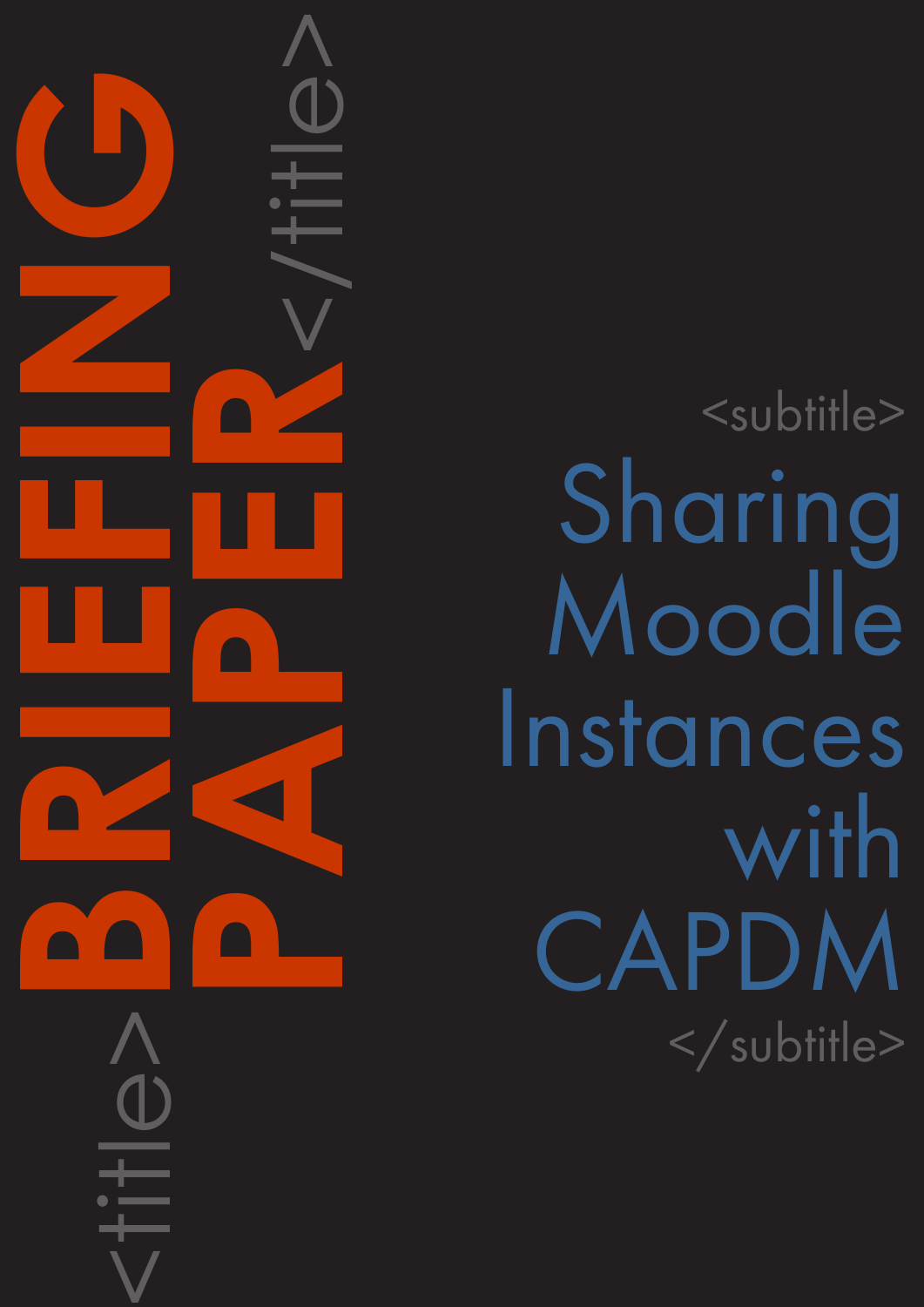## CAPDM Ltd. CAPDM Ltd.

Introduction Many organisations do not want to take on the complexity and responsibility of running their own Moodle or Totara system, and ask us to undertake this as a service for them to use.

> Moodle's open source, zero-license fee approach has allowed us to settle on a site management approach that we have found tends to minimise any possible problems for ongoing site administration and sharing. We call this approach the 'three instance' approach, so named because it requires us to setup and manage 3 separate instances of Moodle, to be used in parallel to let us operate the service together, robustly.

> The **Developer instance** is used by our (and maybe your) programmers only, for developing new code modules and features and Alpha testing them before rolling them out. You will probably never see this version of your site - we use it internally, and often we keep it on a local server, not on the Amazon EC2 cloud servers we use for QA and Live services.

> This briefing paper explains the three instance approach, and how it is used collaboratively to deliver a sustainable online learning capability.

The three instances are:

**1. Developer** (usually something like yourco.xxx.xxx)

2. Quality Assurance (usually yourco.courseworker.net)

3. Live (usually yourco.courseworker.net)

The Live instance is the one the marketing and sales teams, students and tutors actually use 24/7/365. There is no development done on this instance, and updates to it are done at scheduled times/points only to minimise the impact of possible problems resulting from the update. This is the instance that gets daily

The Quality Assurance (or "QA") instance is the one we share with you as a testbed though some of our customers refer to it as a "Staging" instance. It has no students or tutors registered on it, just course developers, integrators and testers who often work sharing three default and test user accounts: **admin** (admin permissions set); **tutor** (editing teacher permissions set); and **student** (student permissions only).

This early work is often called a **proof-of-concept project**, as it can be used not only to test out new product (course) designs, but also their production and delivery environment cost and configurations.

We load all new courses and code modules onto this QA instance first, and test and proof them there first before rolling them out onto the Live instance. We suggest our customers do the same, and use the QA instance to experiment with any Moodle features or functions they want to try out.

It can also be used for internal training if you like, but it can sometimes look a little ragged as we also use it to test the integration of new versions of Moodle and interim security patches, new CSS/Bootstrap styles, new functions and code modules, and third party tools such as Turnitin, BBB, Mahara.

Three **Instances** 

> **Ongoing** Operation

Usual Startup

off site backups, and is linked to the live student content database.

In the beginning, we usually setup a shared Moodle site and use it to develop an initial course design or two, and some exemplar courses. This involves taking representative content; tagging it up in the DocBook 5 open standard and batch generating it in PDF, Moodle and other formats in the customer's chosen corporate styling. These outputs and Moodle site can then be tested internally and with selected customers, to refine them for optimum use and value.

The resulting Moodle instance often then becomes the QA one, since existing course authors and developers are used to using it. Once business approval to proceed is given, new **Developer** and Live instances are established and the QA site is back-fitted-out from the final Live site design and administration accounts are shared for use.

At this point we have a proven course design, production approach and Moodle staging and delivery environment, which can be integrated into your administration and enrolment system and operated continuously.

The underlying driver of successful ongoing service operation is to be able to manage successfully the processes of change.

Subject matter continuously changes, usually requiring courses to be refreshed or re-developed annually at least, and sometimes as often as monthly. Internet technologies and standards are constantly changing, often requiring refreshed content and styling that can handle new web browsers and services. Moodle instances need to be constantly updated to get new features, security patched and user administered. Business and product plans evolve and require reimplementation.

Managing change is a key aspect of operating a sustainable learning delivery capability, but a shared set of operating procedures and schedule of change points helps too.

By sharing a three instance management approach with CAPDM, you should be able to operate a sustainable and robust learning delivery capability for

Conclusion